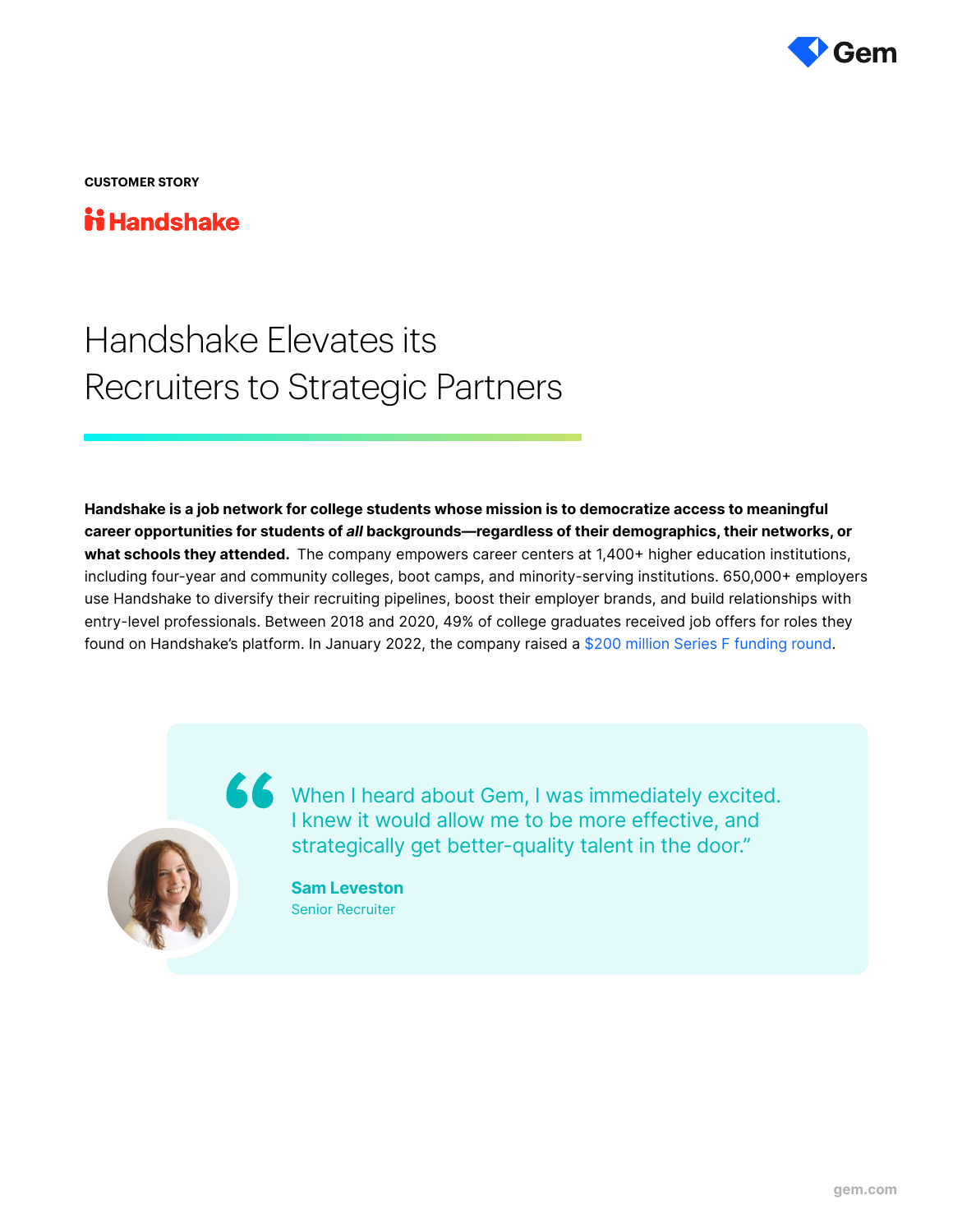## **ii Handshake**

#### Company Overview:

- San Francisco (HQ)
- Job network for college students
- 600+ employees
- JoinHandshake.com
- ATS: Greenhouse

#### Pain points / Challenges:

Handshake's talent acquisition team is comprised of seasoned professionals who know the importance of both efficiency and data to the hiring process. They needed the bandwidth, and the data-driven insights, to be stellar business partners to their hiring managers—to shift recruiting's role in those relationships from an administrative to a strategic one.

#### Results with Gem:

- Gem's automation and outreach insights have allowed Handshake's recruiters to "exponentially increase" their impact by saving them hours on outreach and helping them optimize messaging.
- With Talent Pipeline, recruiters can bring full-funnel insights to their syncs with hiring managers. Rather than spending all their time discussing individual candidates, hiring teams can see, broadly, where candidates may be in holding patterns or dropping out of process. Syncs become more dynamic conversations around the holistic pipeline and how to improve the hiring process.
- Because they can drill down into Gem's data, teams aren't "playing the guesswork game." They can spot trends like best source-ofhire and answer questions like: Are our talent branding efforts paying off? Gem has become "the place for *all* our metrics."

"Needless to say, we're growing," laughs Sam Leveston, Senior Recruiter at the company. "In four years I've watched us scale from a team of 70 to 600+. Recruiting alone has scaled from two people to 37. And we plan to [hire 350+ people](https://joinhandshake.com/careers) this year." What that means, of course, is Handshake's Talent Acquisition team needs to be a well-oiled machine.

#### Collaborative Hiring: "I wanted to be a stellar business partner to my hiring managers and C-levels"

And they are—for many reasons. One of them is that, three years ago, the recruiting org brought Gem on. "I was responsible for that decision," Sam says. Recruiting was a team of two at the time. "It was clear that we didn't have the resources to source strategically and at scale for the number of roles we had open. And LinkedIn had some shortcomings that made it challenging to source at scale: it didn't automate follow-ups; you couldn't share links; you couldn't be sure talent would even see your outreach. So when I heard about Gem I was immediately excited. I knew it would allow me to be more effective, and strategically get better-quality talent in the door."

"Leadership had a vested interest in visibility, and that was thrilling. No one wants the work they do to look like a black box to the C-suite. But prior to Gem, it meant I was manually creating reports and doing the math with a calculator."

Sam has spent nearly a decade in recruiting, and she knows about the power of two things in particular to great hiring: efficiency and data. So does Handshake's leadership team. In her early days at Handshake, "I wanted to be a stellar business partner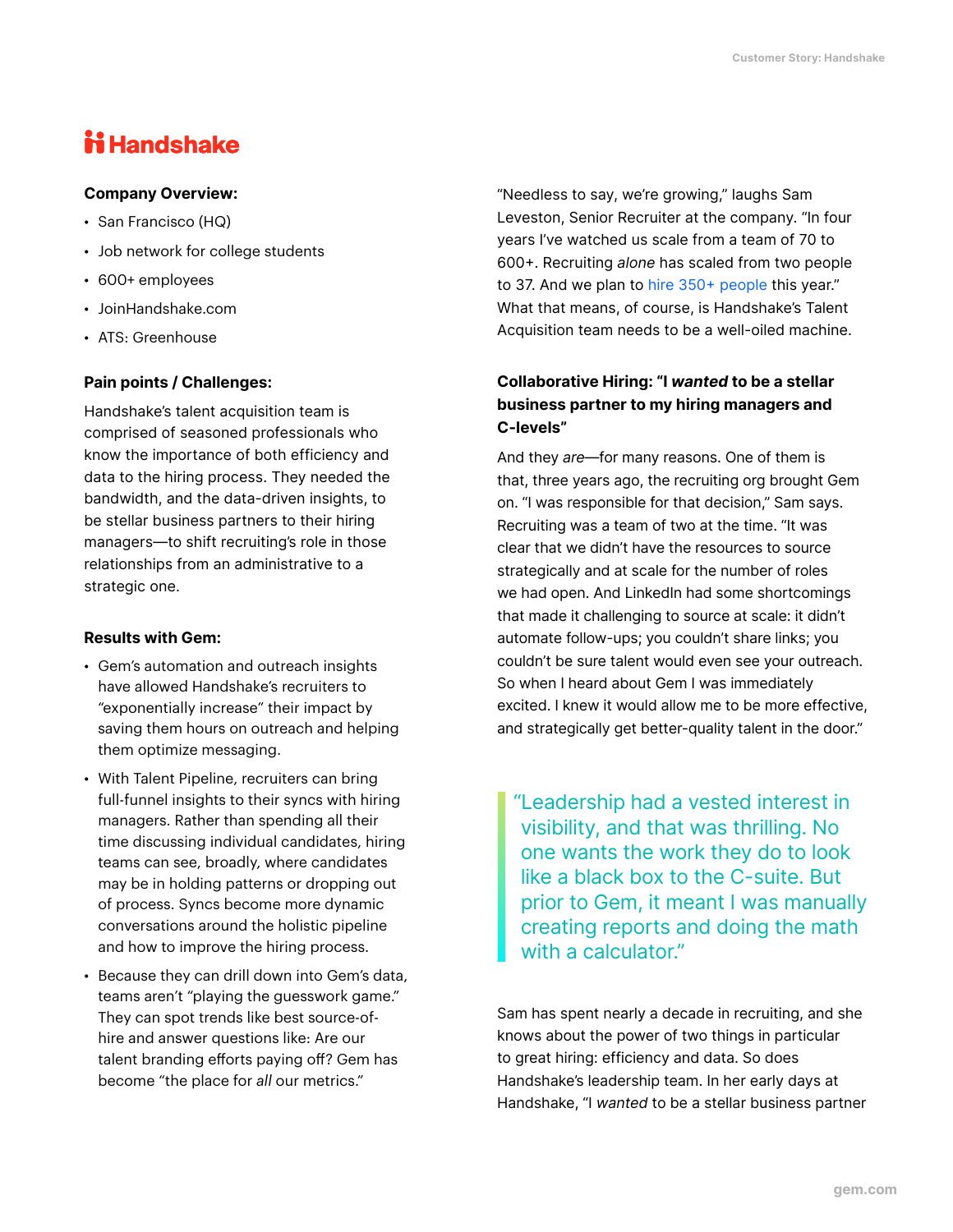to my hiring managers and C-levels; I just didn't have the bandwidth or the resources to do so. In a small startup, every role you hire for is critical. Our VP of People and Talent wanted to be able to relay the finer points of our recruiting motion to our C-suite: Here's what's happening with this role. We started looking based on this job title; we recalibrated with the hiring manager after realizing we also needed this skillset; we sent this much outreach and got this response rate; we updated our messaging; now our response rate is this."

Naturally, leadership was constantly asking Sam about response rates, engagement, and whether the team needed to optimize their messaging. "They had a vested interest in visibility, and that was thrilling. No one wants the work they do to look like a black box to the C-suite. But it meant I was manually creating reports and doing the math with a calculator. At some point," she remembers, "it was like I was spending more time creating reports than I was talking to candidates. That's not where you want to be when an organization's hiring goals depend on you."

Once leadership realized the degree to which Gem could provide those valuable data insights, they jumped on a demo with the team. Internal acceptance was high. What Sam initially loved about Gem was that it allowed her not only to automate sourcing efforts, but also to pull valuable insights on that outreach activity—the insights leadership was also seeking out—"which meant I could exponentially increase my impact. Suddenly I had easy access to dependable metrics like time to fill and passthrough rates. I could go to a hiring manager and say, This is our response rate. Here's how I'm tweaking the messaging based on that data." Sam's ability to present leadership with actionable data "gave them a sense of control over things when we weren't getting the results that we needed. It's a remarkably frustrating position to be in when you don't know what's working and what's not. So that was the first relationship game-changer."

"With Gem, I could exponentially increase my impact. Suddenly I had easy access to dependable metrics like time to fill and passthrough rates. The biggest game-changer has been the ability to give managers a high-level overview of their pipelines."

#### Candidate management with Talent Pipeline: "I'm having a different conversation with hiring managers now"

The biggest game-changer, Sam says, has been the ability to give managers a high-level overview of their pipelines. Gem's Talent Pipeline, an interactive and collaborative hiring dashboard of active candidates, fundamentally shifted Sam's hiring manager relationships—not to mention her workflows and the candidate experience. Before Gem, Sam was "opening up tabs in our ATS alongside each candidate's LinkedIn profile to prepare for my weekly syncs. With the tools we had, I could only see all the candidates in a particular stage—there was no higher-level view. And our ATS was so slow. So I'd prepare for meetings by opening all the tabs first, to account for loading time. At one point I stopped creating pipeline reports for my hiring managers; it was too time-consuming given the speed at which we were moving. Instead I would show them a selection of candidates." This meant that managers never saw the entirety of the work Sam was doing for every given role.

Without that quick, yet comprehensive snapshot, it's often easy for candidates to fall through the cracks—it's simply what happens "when you're overloaded on reqs and there's nothing to indicate that an action needs to be taken." But with Talent Pipeline, Sam explains, "there's no missing where candidates are. The moment I click in, I see, Oh, there's three candidates showing red. This one needs scheduling; this one needs feedback; this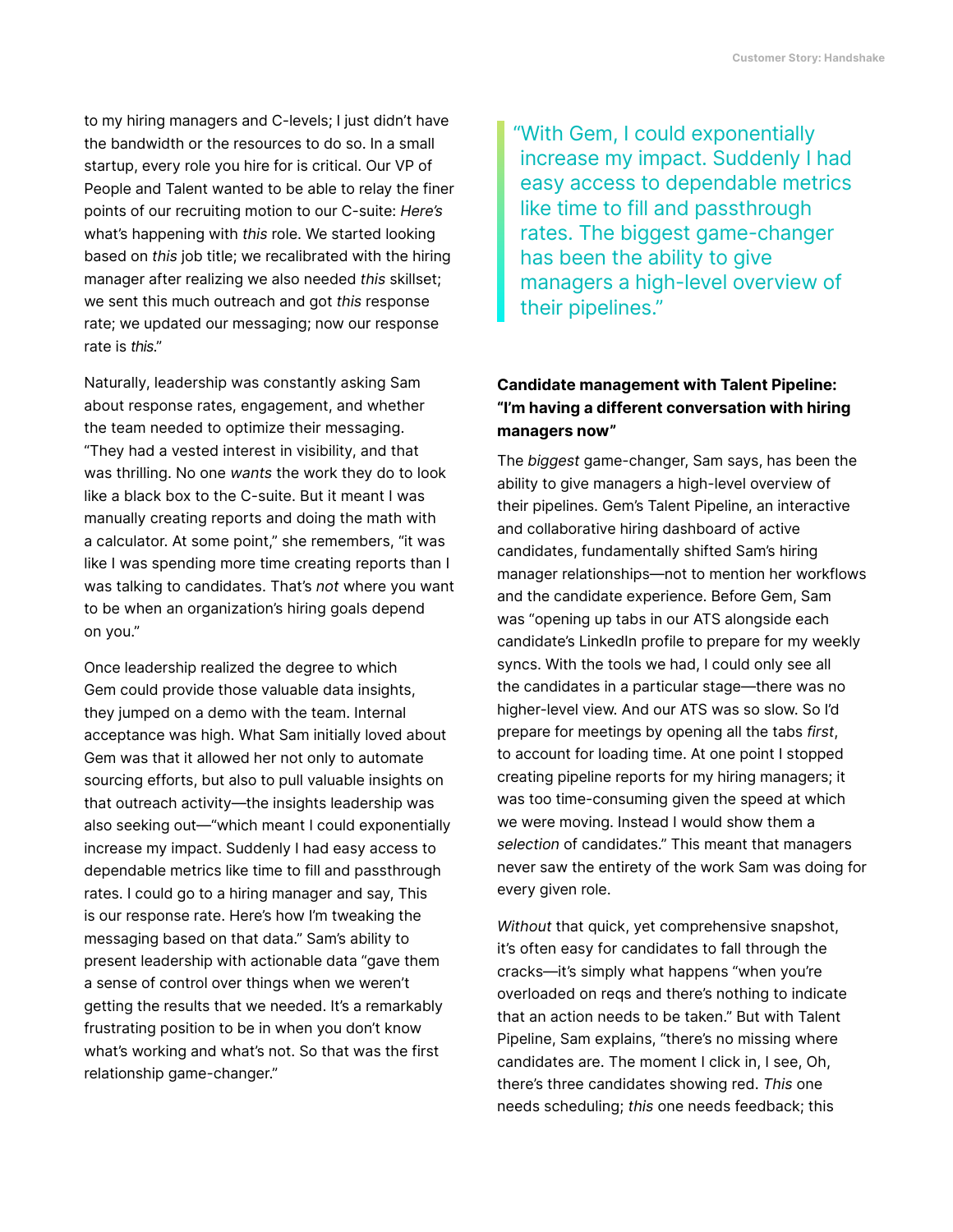one needs a decision. And because I can take all of those actions in Gem and it immediately reflects in our ATS, it's just done, done, and done. That part is key—I don't have to go back into our ATS and make the same change. If it happens in Gem, it happens

"The moment I click in to Talent Pipeline, I see this candidate needs scheduling, this one needs feedback, this one needs a decision. And because I can take all of those actions in Gem and it immediately reflects in our ATS, it's just done, done, and done."

everywhere else." Now, Sam says, prepping for a sync requires just one tab: "Here's what the pipeline looks like. Here's all the candidates we have in process. This candidate's been sitting for four days, what do we want to do about them?"

Another thing Sam appreciates about Talent Pipeline "is the design, the UX." Each candidate tile contains all the information a recruiter or manager would need to know about that candidate—source, recruiter, how many days until the candidate's next interview, internal notes, and more—including their photo. "Which means I can put a face to the name again, and reorient myself to that candidate and their status. When I'm in the weeds with my hiring managers, I need to be able to talk in detail about every candidate—red flags, green flags, concerns they've voiced, and so on. Those details can get fuzzy as req loads increase. Those kanban cards hold all that detail for me and make recall more efficient."

Thanks to Talent Pipeline, Sam is having a different kind of conversation with her hiring managers now. "That's ultimately what it comes down to. I'm able to focus more on the strategic and less on the

administrative. I now have the full view, and the bandwidth, to say, We have x number of candidates in this stage and x number in that stage; so what do we need to lean into given our current pipeline? It's a more vital and dynamic conversation around the holistic pipeline, where to place our efforts, how to optimize our process. The majority of our syncs used to revolve around individual candidates, but we now have the data and insights to make sure we're addressing every stage of the funnel at large to ensure that our process is healthy."

#### Strategic Insights: "I'll dig into Pipeline Analytics if I need bigger-picture signal on any roles"

In her role as a full-cycle recruiter, Sam says she spends most of her time in Gem's Talent Pipeline; but "often I'll dig into Pipeline Analytics if I need biggerpicture signal on any roles, or if my manager is asking about bigger-picture metrics." Pipeline Analytics allows talent teams and hiring managers to monitor individual roles to spot candidate bottlenecks or

"I now have the full view to be able to say: We have x number of candidates in this stage and x number in that stage; so what do we need to lean into given our current pipeline? It's a more vital and dynamic conversation around the holistic pipeline, where to place our efforts, how to optimize our process."

drop-offs. "Whereas Talent Pipeline lets me dig in by candidate," Sam explains, "Pipeline Analytics is great for high-level reporting."

Often, the metrics managers want to see involve conversion rates, so they can observe trends and diagnose bottlenecks. "For example, if we're screening a lot of talent but not many are entering